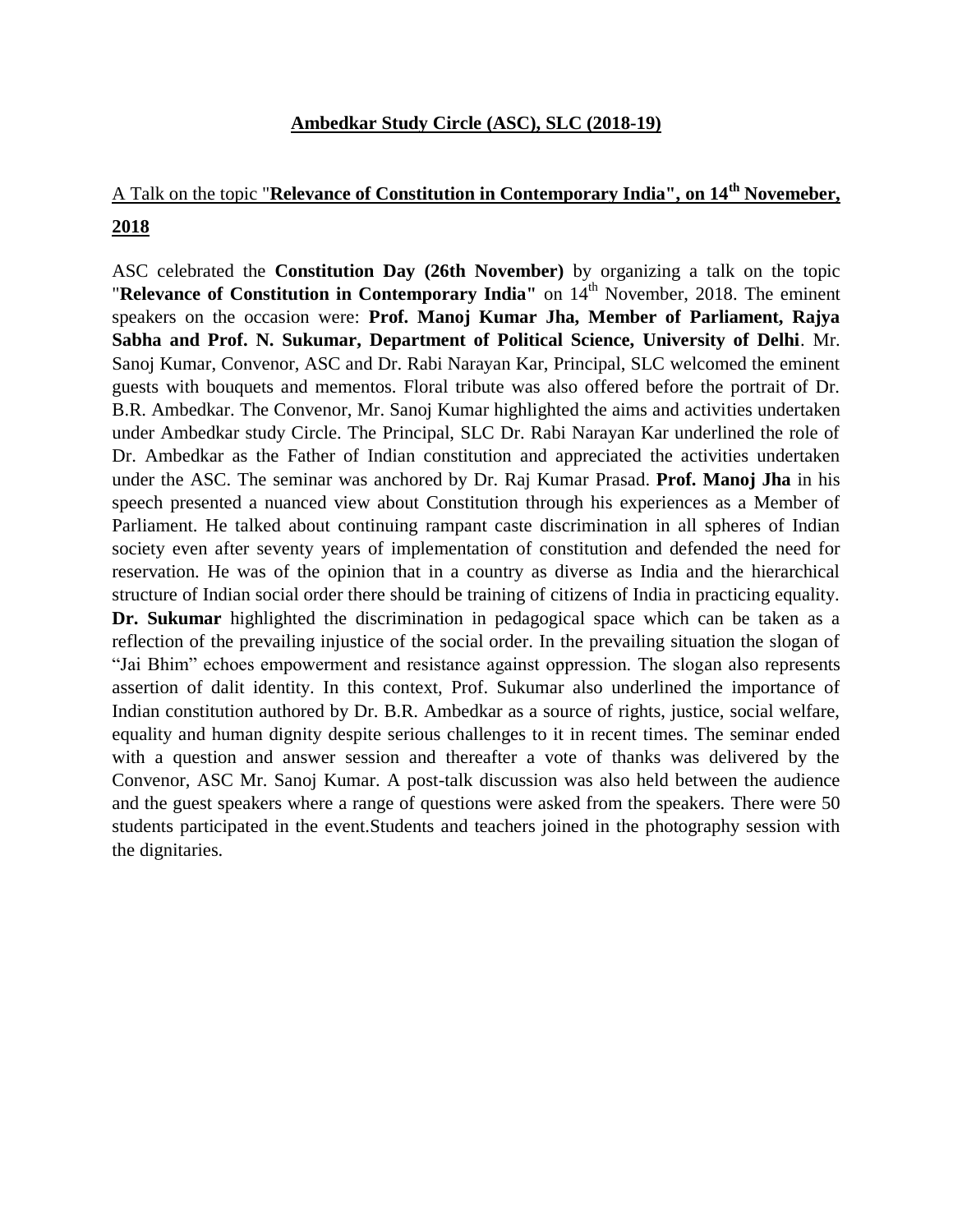





**University of Delhi** 

## **Organises a Talk**  $On$ "RELEVANCE OF CONSTITUTION IN CONTEMPORARY INDIA"

On Wednesday, 14<sup>th</sup> November, 2018 at 11:15 AM Venue: Seminar Hall, Shyam Lal College Speaker: Prof. Manoj Kumar Jha, (Delhi University) (MP, Rajya Sabha) Prof. N. Sukumar (Delhi University)

Email:circleambedkarstudy@gmail.com

Convenor Sanoj Kumar Contact-09968378135

Patron Dr. Rabi Narayan Kar (Principal)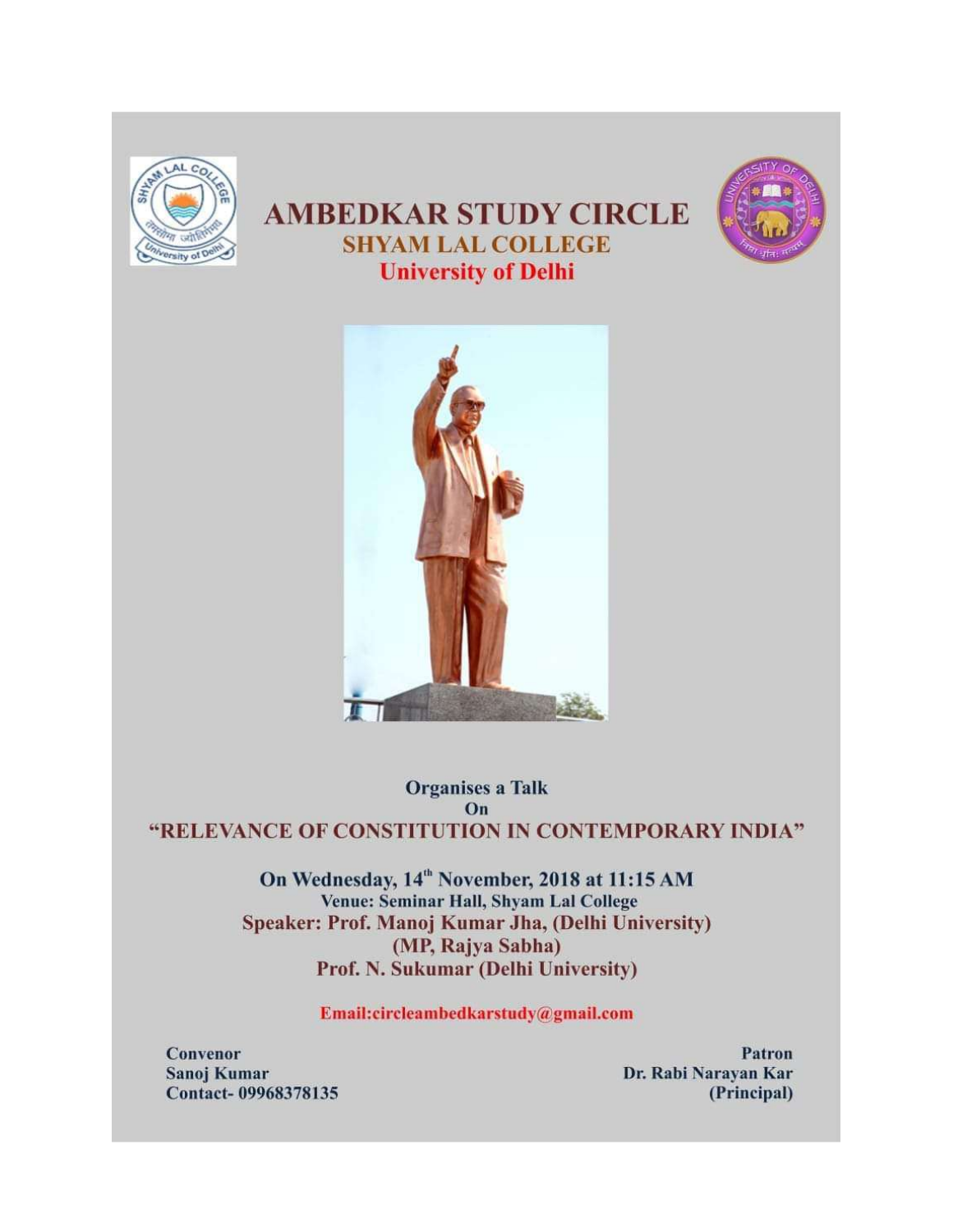